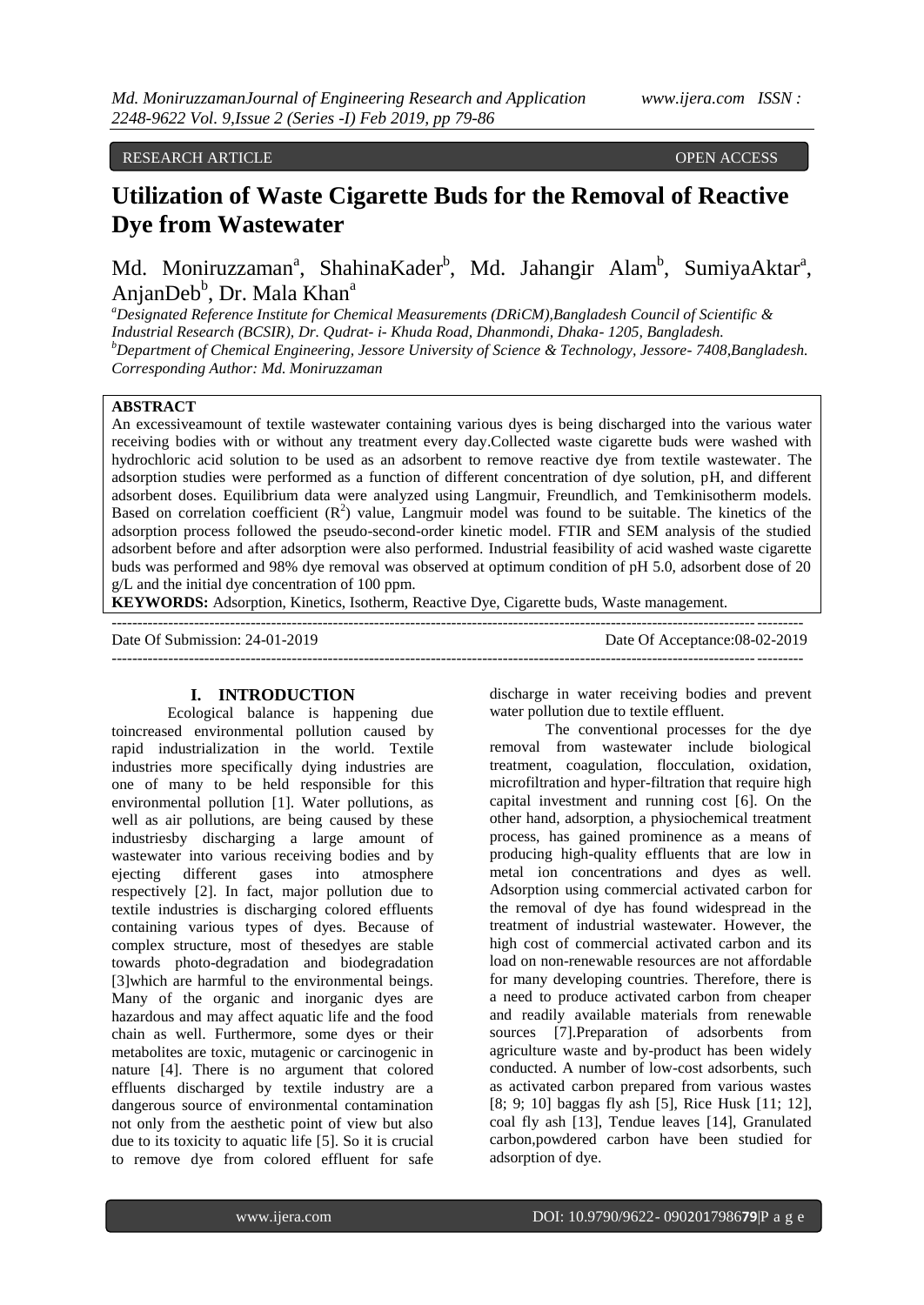In the present study waste cigarette buds are used as adsorbents for removal of reactive dye from textile wastewater. Cellulose acetate fiber is the main constituent of the cigarette filter [15]. It is one type of plastic that degrades very slowly in the environment. It has been estimated that under ideal conditions the cellulose acetate fibertakes up to 18 months to degrade [16]. These cellulose acetate fibers, each having the diameter of about 20, are treated with titanium dioxide and over 15,000 of them are packed tightly together, using glycerol triacetate as a binding agent, to create a single filter [17]. An estimated 5.6 trillion filtered cigarettes were consumed worldwide in 2002 and nine trillion are projected for 2025 [18]. With global cigarette consumption on the rise, the global environmental burden of cigarette litter could be significantlyintensified in the coming years unless there is a change in the manner in which global populations dispose of these cigarette buds. Due to the persistent nature and volume of cigarette buds discharged into the environment, it is high time to find out an alternative use of this discharged waste.

# **II. MATERIALS & METHODS 2.1 Adsorbent Preparation**

Waste cigarette buds were collected from various areas of Dhaka Metropolitan City. The collected cigarette buds were first washed thoroughly five times with deionized water. Then they were squeezed by hand to get rid of excess water. After that, they were dried in an oven at a temperature of  $105^{\circ}$ C for 2 hours to remove the bound moisture. Later they were washedby a 5% hydrochloric acid solution until the washing becomes clear. After that, they were again squeezed and then dried in an oven at  $105^{\circ}$ C for another 2 hours.

## **2.2 Preparation of Standard Solution**

LiyuansolRed 3BE-150% a reactive dye was collected from a local dyeing factory. 1000 ppm stock solution was prepared by dissolving 1.0 g of dye in 1L deionized water. The desired amount of solutions were prepared from this stock solution and diluted using deionized water. pHwas adjusted by adding 0.1 M sodium hydroxide solution and 0.1 M hydrochloric acid solution.

## **2.3 Batch Adsorption Study**

Batch process was employed for adsorption studies. A pre-weighted sample of the adsorbent and a measured volume of dye solution were taken in a 250mL Erlenmeyer flask. The mixture was agitated at 180 rpm for 360 min to ensure equilibrium. The absorbance of the dyesolution was measured in a double beam spectrophotometer at 542 nm wavelength by

Shimadzu UV- 1800 UV– spectrophotometer. All the experiments were carried out at least three times at ambient temperature  $(25^{\circ}C)$ . The amount of adsorption at equilibrium time,  $q_e(mg/g)$  was calculated using the equation:

$$
q_e = (C_o - C_e)V/W
$$

Where,  $C_0$  for initial dye concentration (mg/L);  $C_e$ , for the dye concentration at equilibrium (mg/L); V represents the volume of the solution, (L); W for mass of dry adsorbent used, (g).

## **III. RESULTS & DISCUSSION 3.1 pH Effect**

The pH of the dye solution has played a great role in the dyes adsorption by waste cigarette buds. At pH 5.0 the maximum adsorption was attained by acid washed waste cigarette buds (Fig. 1). As the pH was increased the removal efficiency decreased. This is due to OH ions contending with the anionic charges of the dye solution for adsorption on active sites. Same can be explained for acidic medium, i.e.  $H^+$  ions contending with the cationic charges of the dye solution.



**Fig. 1**. Effect of pH. Condition: Adsorbent dose= 20 g/L, Initial dye concentration= 100 ppm, Contact time= 360 minutes, Agitation rate= 180 rpm, Temperature=  $25^{\circ}$ C.

## **3.2 Adsorbent Dose Effect**

The effect of adsorbent dosage was explored by varying the adsorbent dosages (20, 40, 60 and 80 g/L) at a fixed initial dye concentration of 100 ppm. The percent removal is presented in Fig. 2. When the adsorbent dosage was increased from 20 to 40 g/L, the percent removal remained fairly the same which was around 98.4%. Above 40 g/L, the removal efficiency decreased. It is a recognized fact that the percent removal increases rapidly with increase in the adsorbent dose because of the higher availability of the exchangeable sites or surface area. However, very slow increase in removal beyond an optimum dose may be observed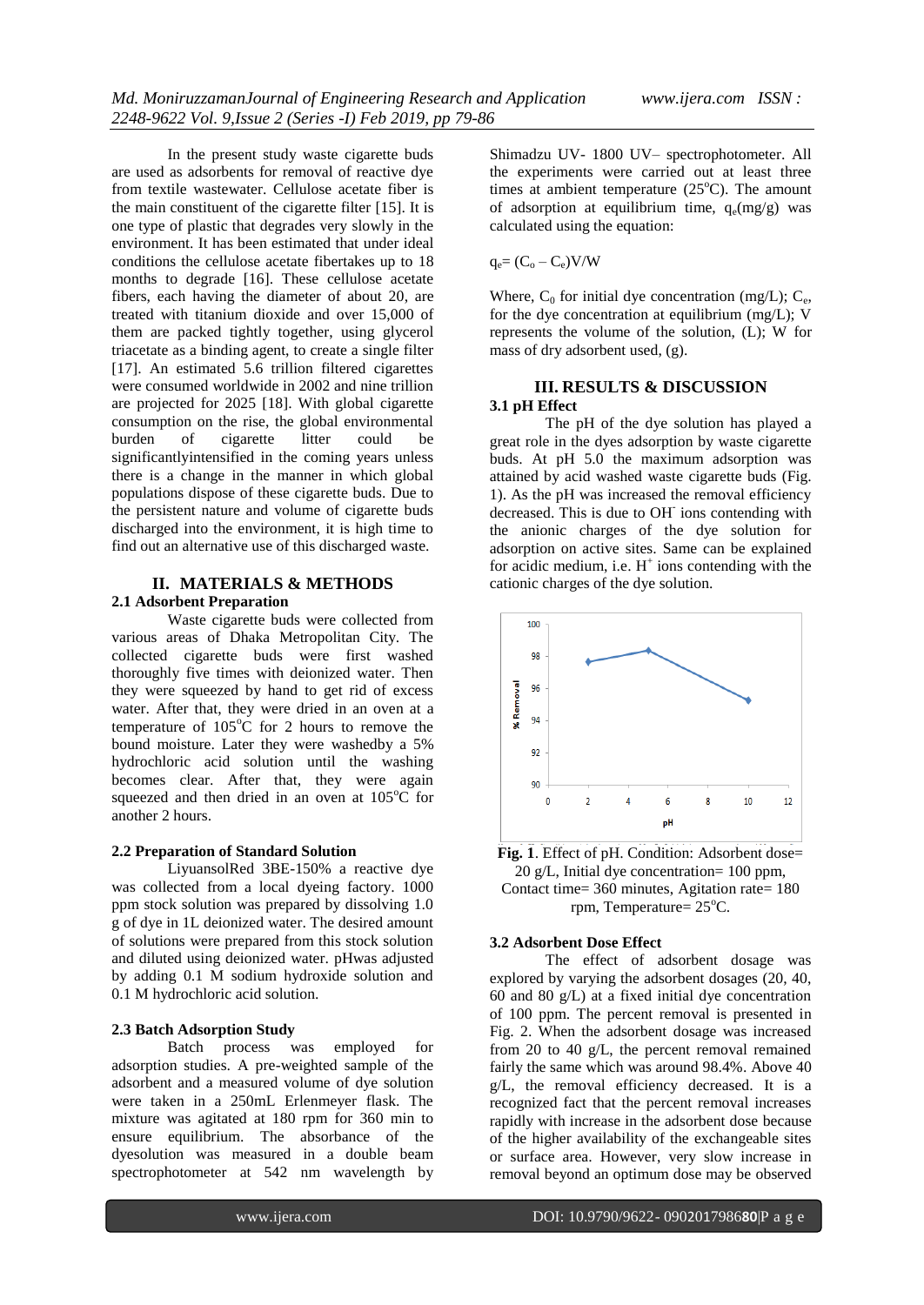becauseof the fulfillment of equilibrium between adsorbate and adsorbent at the existing operating conditions [19]. Screening effect of a dense outer layer of cells caused by higher adsorbent doses block the binding sites andresults in lower dye removal per unit adsorbent [20]. The optimum dose for the removal of reactive dye was chosen to be 20 g/L with removal efficiency of 98.39%.



Fig. 2. Effect of adsorbent dose. Condition: pH= 5.0, Initial dye concentration= 100 ppm, Contact time= 360 minutes, Agitation rate= 180 rpm, Temperature=  $25^{\circ}$ C.

## **3.3 Initial Dye Concentration Effect**

Effect of initial dye concentration on its removal was carried out at an optimized adsorbent dose, contact time and pH by varying the dye concentration from 100-400 ppm (Fig. 3). This experiment was carried outfor the prediction of the driving force needed to overcome the mass transfer restriction of dye molecules between aqueous and solid surface [21;22].

Fig. 3 shows that the removal of reactive dyedecreases with increase in concentration from 100- 300 ppm. Because of the escalation in number of dye molecules competing for available binding sites and because ofscarcity of free binding sites[23] or because of the development of a barrier by the adsorbed dye molecules surrounding surface of the adsorbents, the dye removalpercentage decreases for the case of initial dye concentration of 200 ppm & 300 ppm. The increase in percent removal for the case of 400 ppm is due to the creation of newer binding sites by already adsorbed dye molecules or increased rate of intraparticle diffusion of dye molecules into the pores of the adsorbent [20].



**Fig. 3**. Effect of initial dye concentration. Condition: pH= 5.0, Adsorbent dose= 20 g/L, Agitation rate= 180 rpm, Contact time= 360 mins, Temperature=  $25^{\circ}$ C.

#### **3.4 Adsorption Isotherm**

Certain constant values whichnot only states the surface properties and affinity of an adsorbent but also utilized to compare the adsorptive capacities of that adsorbent for different pollutants can be termed as adsorption isotherm [24]. In order to predict the mechanism of dye adsorption on acid washed waste cigarette buds,the experimental data were applied to the Langmuir, Freundlich and Temkin isotherm equation. Using a linear form of the isotherm equations,the constant parameters of the isotherm equations for this adsorption process were calculated. The constant parameters and correlation coefficient  $(R^2)$  are presented in Table 1.

| Langmuir Isotherm   |         |  |  |  |  |
|---------------------|---------|--|--|--|--|
| $Q_0$ (mg/g)        | 21.008  |  |  |  |  |
| $K(L/g)$ .          | 0.175   |  |  |  |  |
| $R^2$               | 0.989   |  |  |  |  |
| Freundlich Isotherm |         |  |  |  |  |
| $K_f(L/g)$          | 3.976   |  |  |  |  |
| n                   | 2.045   |  |  |  |  |
| $R^2$               | 0.95    |  |  |  |  |
| Temkin Isotherm     |         |  |  |  |  |
| A(L/g)              | 1.502   |  |  |  |  |
| h                   | 502.693 |  |  |  |  |
| $R^2$               | 0.908   |  |  |  |  |

**Table 1.** Isotherm constants for adsorption of reactive dye on acid washed waste cigarette buds.

## **3.4.1 Langmuir isotherm model:**

The Langmuir isotherm adopts that the adsorption of molecules takes places as homogeneous sites, all sites are equivalent and there are no collaborations between adsorbate molecule and neighboring sites. The Langmuir isotherm equation in linear form is as follows,

1/q<sup>e</sup> = (1/QoK) (1/Ce) + (1/Qo)…………………..(1)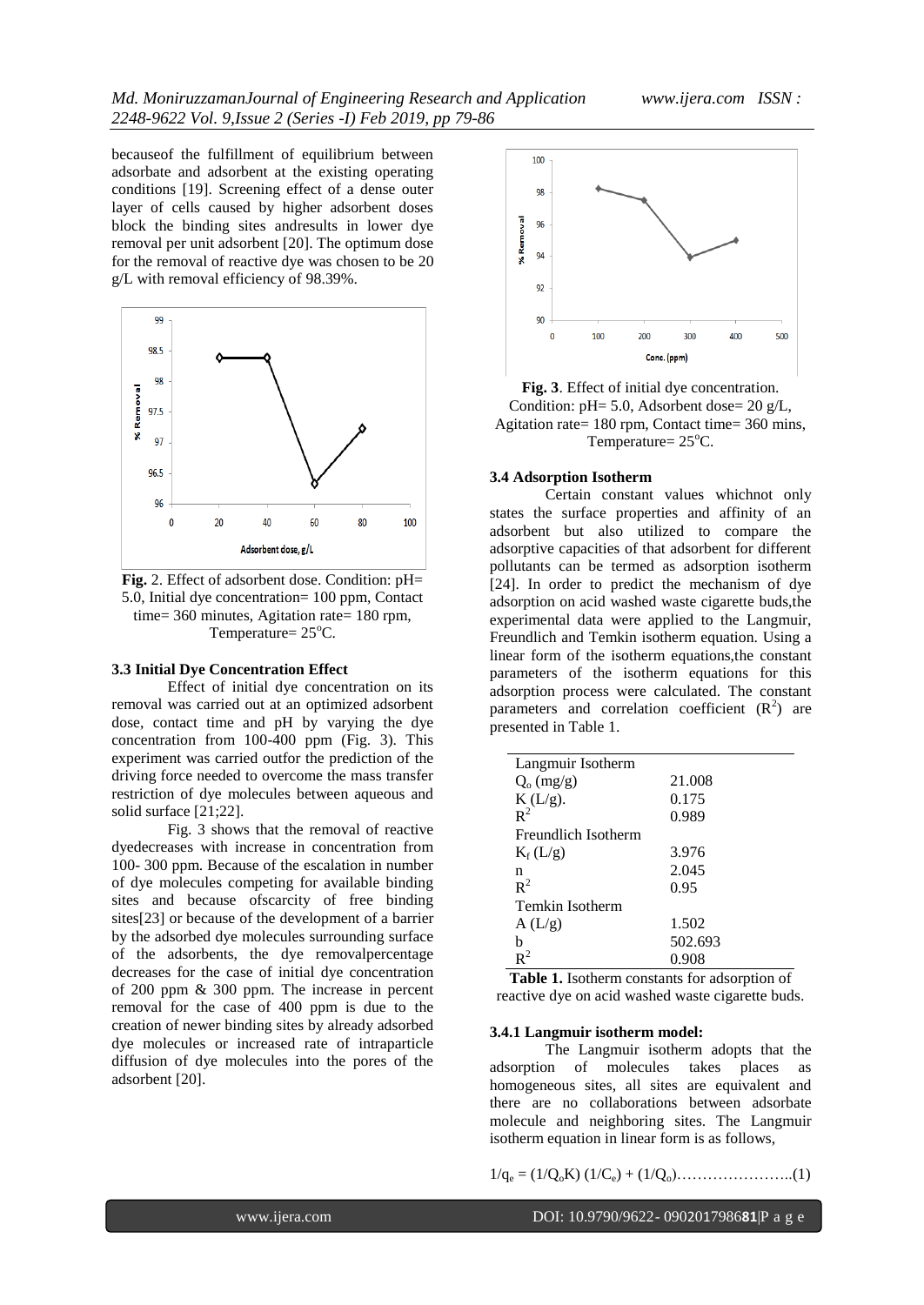where, Ce is the equilibrium concentration (ppm), qe is the amount absorbed at equilibrium  $(mg/g)$ ,  $Q_0$  and K is the Langmuir constants related to adsorption capacity and energy of adsorption.



**Fig. 4.** Langmuir Isotherm.

Whether an adsorption system is "favorable" or "unfavorable", can be predicted by a dimensionless constant, separation factor, RL. The separation factor,  $R_L$  is defined by Eq. (2);

R<sup>L</sup> = 1/ (1 + KCo)……………………………….(2)

 $HereC<sub>o</sub>$  is the initial dye concentration (ppm) and K is the Langmuir adsorption equilibrium constant  $(L/g)$ . The isotherm is considered unfavorable when  $R<sub>L</sub>$  1, the isotherm is linear when  $R_L = 1$ , the isotherm is favorable when  $0 \le R_l \le 1$  and the isotherm is irreversible when  $R_L = 0$  [25].  $R_L$ values were found to be 0.983, 0.966, 0.95 and 0.935 while initial dye concentrations were 100, 200, 300 and 400 ppm respectively, and therefore, favorable adsorption of dye molecules on the studied adsorbent can be stated.

#### **3.4.2 Freundlich isotherm model:**

The Freundlich isotherm adopts that the adsorption of molecules on the solid surface is proportional to its concentration in the aqueous medium at low pressure. Its linear form can be written as,

$$
\ln q_e = \ln K_f + (1/n) \ln C_e \tag{3}
$$

Here,  $q_e$  is the amount absorbed at equilibrium  $(mg/g)$ ,  $C_e$  is the equilibrium concentration  $(ppm), K_f$  and nbeing the Freundlich model constants where the value of n will be greater than 1.



#### **3.4.3 Temkin isotherm:**

The Temkin isotherm adopts that the fall in the heat of sorption is not logarithmic as referred in the Freundlich equation, rather, it is linear. The Temkin isotherm model is shown in Eq. (4):

q<sup>e</sup> = (RT/b) ln (ACe)…………………………(4)

The linear form is shown in Eq.  $(5)$ ;

q<sup>e</sup> = B ln A + B lnCe…………………………(5)

Where  $B = (RT/b).q_e(mg/g)$  and  $C_e(ppm)$  is the amount absorbed at equilibrium and the equilibrium concentration, respectively. Also, T the absolute temperature in Kelvin (K) and R is the universal gas constant,  $8.314$  Jmol<sup>-1</sup>K<sup>-1</sup>. The constant b is related to the heat of adsorption [26;27].



From Table 1 and Fig. 4 - 6, it can be said that the adsorption of reactive dye onto acid washed waste cigarette buds best fits into the Langmuir and Freundlich isotherm model. The experimental data also fits quite well into the Temkin isotherm model (all  $R^2 > 0.9$ ).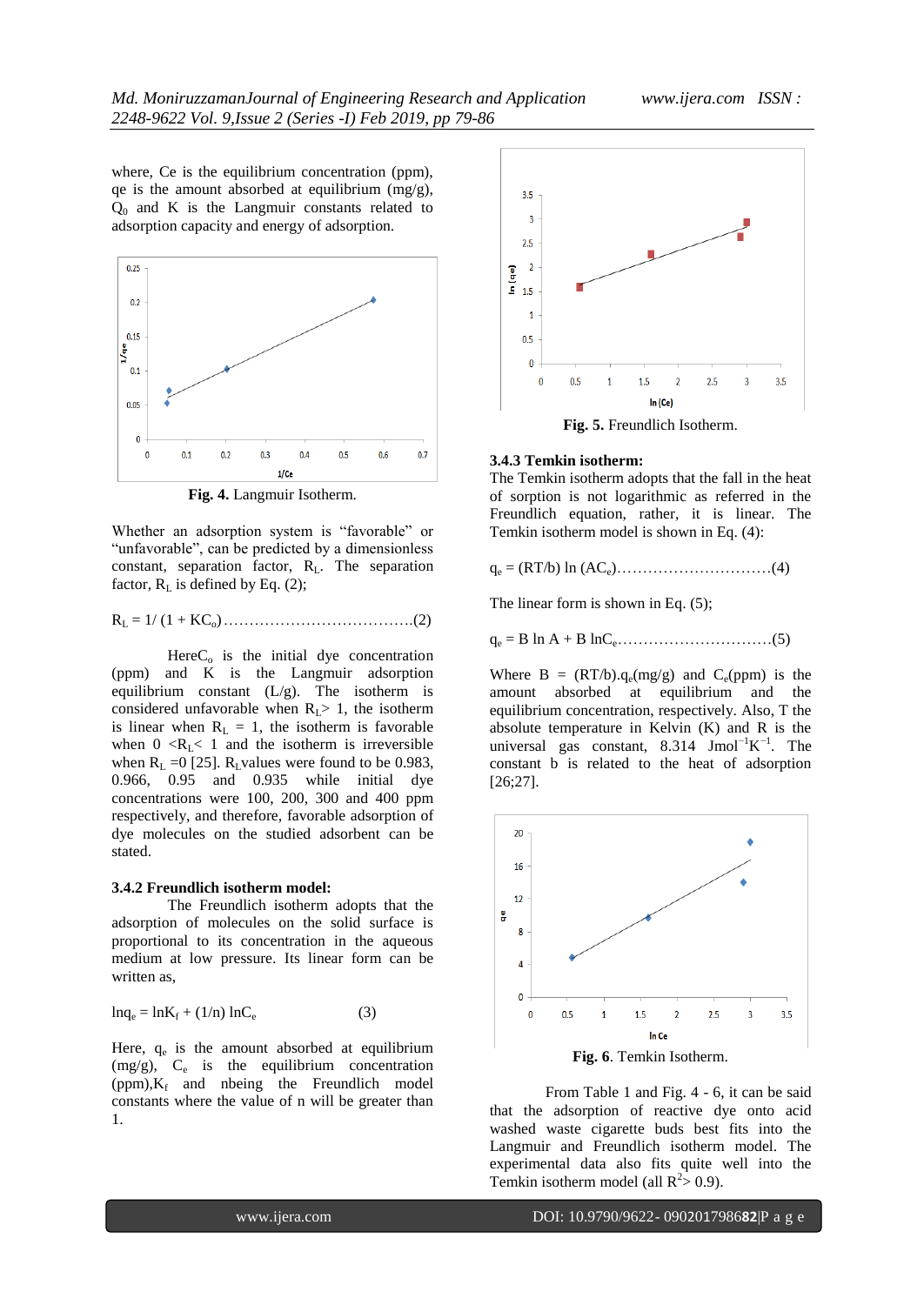As seen from Fig. 4, the Langmuir isotherm for adsorption of dye onto waste buds was found to be linear and the correlation coefficient was above 0.95 as tabulated in Table 1. From Fig. 5, it was seen that the Freundlich isotherm also fits well for dye adsorption by waste buds. The correlation coefficient was also satisfactory as shown in Table 1. The value of n was found to be greater than unity as shown in Table 1, representingfavorable adsorption of reactive dye by acid washed waste cigarette buds. It was seen from Fig. 6 that the Temkin isotherm for dye adsorption by waste buds was also found to be linear and the correlation coefficient was just above 0.9, as seen in Table 1. Since the Temkin isotherm constant (B) is related to the heat of adsorption, the adsorption of reactive dye onto acid washed cigarette buds could think of as a monolayer endothermic adsorption [20,21].

#### **3.5 Adsorption Kinetics**

Using pseudo first-order and pseudo-second-order kinetic models, the rate constants were calculated. The pseudo-first-order equation is as follows,

log (q<sup>e</sup> – qt) = log q<sup>e</sup> – (k1/2.303) t………………(6)

Where  $q_t(mg/g)$  is the amount of adsorbed dye molecules on the adsorbent at time t and  $k_1$  (min<sup>-1</sup>) is the rate constant of the first-order adsorption. Applicability of this kinetic model can be achieved if a straight line from  $log(a - a)$  versus tis obtained.

 $q_e$  and  $k_1$  can be determined from the intercept and slope of the plot respectively [28].

The pseudo-second-order kinetic model can be expressed as:

 $t/q_t = (1/k_2q_e^2) + (1/q_e) t \dots (7)$ Where  $k_2$  (g mg<sup>-1</sup> min<sup>-1</sup>) is the rate constant of second order adsorption. The pseudosecond-order kinetics will be applicable if the plot  $t/q_t$ versus t gives a straight line. Then $q_e$  and  $k_2$  can be determined from the slope and intercept of the plot respectively.

Again,

h = k2q<sup>e</sup> <sup>2</sup>…………………………………………(8)

Where, h is the initial sorption rate (mg  $g^{-1}$ )  $min^{-1}$ )[29].

The pseudo first-order rate constants  $k_1$ , pseudo-second-order rate constants  $k_2$ , initial sorption rate h, calculated equilibrium sorption capacity  $q_{e,theo}$ (theoretical), experimental equilibrium sorption capacity q<sub>e, exp</sub>(experimental) and regression coefficients  $R^2$ at various initial dye concentrations and at a fixed temperature  $(25^{\circ}C)$ are given in Table 2.

| $C_{o}$ (ppm) | $q_{e,exp}(mg)$<br>'g) | Pseudo first- order kinetics |               | Pseudo second- order kinetics |                       |               |                    |       |
|---------------|------------------------|------------------------------|---------------|-------------------------------|-----------------------|---------------|--------------------|-------|
|               |                        | $k_1$ (min-1)                | $q_{e. theo}$ | $R^2$                         | mg<br>$k_2(g)$<br>min | $q_{e, theo}$ | $h$ (mg $g$<br>min | $R^2$ |
| 100           | 3.694                  | 0.0005                       | 1.047         | 0.007                         | 0.0522                | 4.131         | 0.8905             | 0.949 |
| 200           | 6.996                  | 0.0032                       | 2.335         | 0.383                         | 0.0168                | 7.564         | 0.9593             | 0.988 |
| 300           | 11.996                 | 0.0117                       | 8.236         | 0.784                         | 0.0011                | 14.430        | 0.2331             | 0.944 |
| 400           | 19.025                 | 0.0078                       | 6.758         | 0.362                         | 0.0014                | 20.284        | 0.5751             | 0.955 |

**Table 2.**A comparison of the pseudo first- order and pseudo-second-order rate constants and theoretical and experimental  $q_e$  values obtained at different initial dye concentrations and at fixed temperature  $25^{\circ}$ C.

A plot  $q_e$  versus initial dye concentration is shown in Fig. 7 for the<br>comparison of  $q_{e, exp}$  and  $q_{e, exp}$ theoresults at various initial dye concentration.



**Fig. 7**. Comparison between the experimental  $(q_e)$  $_{\rm exp}$ ) and calculated ( $q_{\rm e, theo}$ ) data for adsorption of reactive dye by acid washed waste cigarette buds at  $25^{\circ}$ C.

From Table 2 it can be seen that the pseudo-first-order kinetic model returns a bad correlation as regression coefficients were much below. On the other hand, all the regression coefficients for the pseudo-second-order kinetic model were found to be greater than 0.94 and thus indicates a good correlation. The  $q_e$  values determined from the first order kinetic model gave different values compared to that of experimental values as observed from Table 2 and Fig. 7 as well. However, for the case of the pseudo-second-order kinetic model the calculated  $q_{e, \text{theo}}$ values were quite close to  $q_{e, exp}$ values ( $\pm 6\%$  to  $\pm 20\%$ ) at various initial dye concentrations. Comparing the values of regression coefficients  $\mathbb{R}^2$ , it was seen that the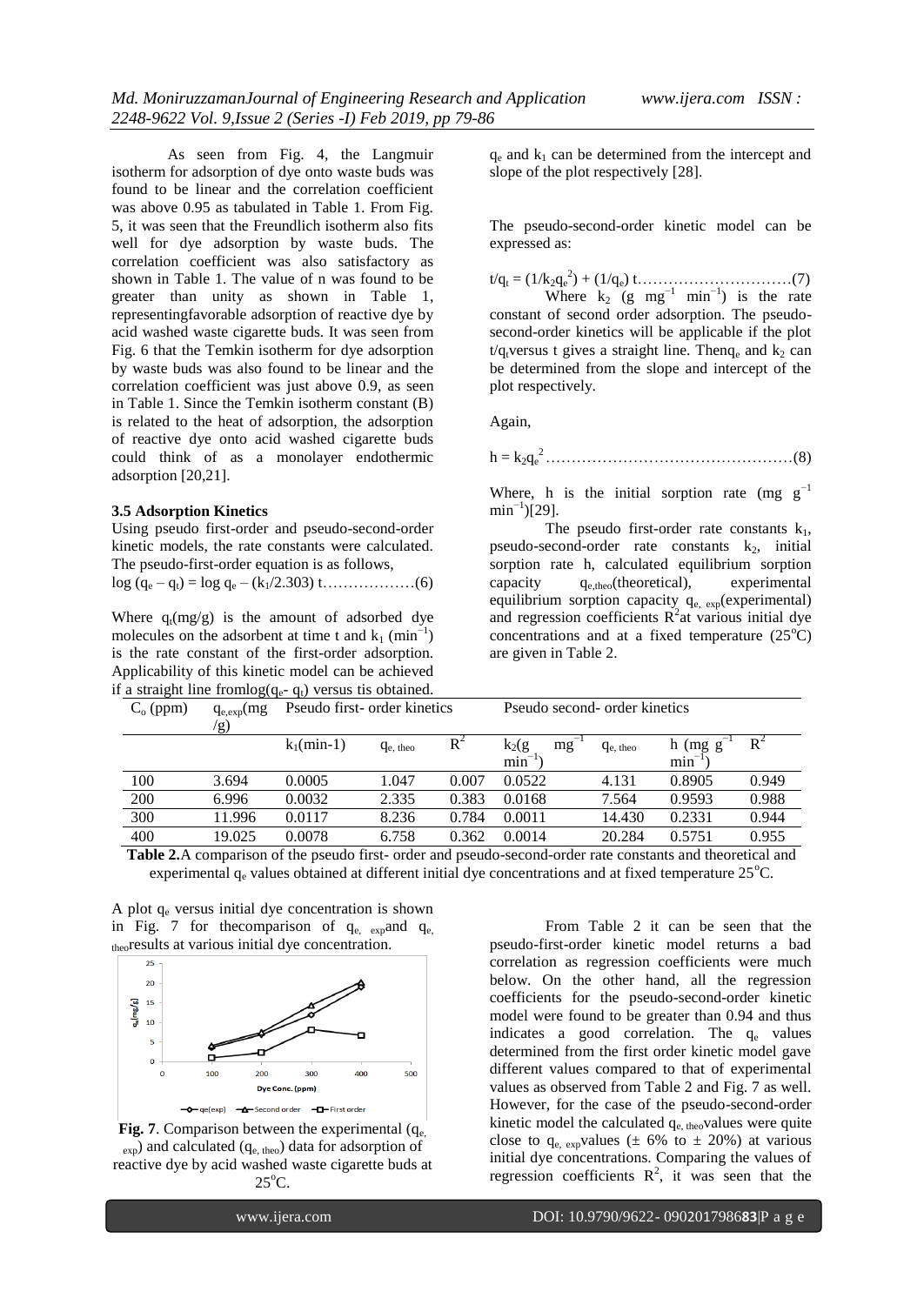values for the pseudo-first-order model were very much lower than those of pseudo-second-order model for all the adsorption process and therefore it can be said that the pseudo second-order- model fits better than the pseudo-first-order model.

## **3.6 Fourier Transform Infrared Spectroscopy (FTIR) Analysis**

The functional groups before and after adsorption of Liyuansol Red 3BE-150%, a reactive dye ontoacid washed waste cigarette buds and the corresponding infrared adsorption bands are shown in Table 3. Using Shimadzu IR Prestige- 21 FTIR spectrophotometerthe infrared spectra were obtained. The FTIR spectra before and after adsorption are shown in Fig. 8(a) and 8(b) respectively. It was clear that a strong intensity band should be present at 1616 cm-1indicating symmetric stretching of the carbonyl group (C=O) of the acetyl group (-COCH3) of cellulose acetate [30]. A reduction in the intensity of the band at 3475 cm-1 represents the hydroxyl group (-OH).



**Fig. 8. (a)** The FTIR spectra of acid washed waste cigarette buds before adsorption. (b) The FTIR spectra after adsorption. Condition: pH= 5.0, Initial dye concentration= 100 ppm, Contact time= 360 minutes, Agitation rate= 180 rpm, Temperature=  $25^{\circ}$ C.

The dye molecules were mainly adsorbed by hydroxyl groups (-OH)as most of the peak shifts have occurred at that band [25].

| I           | Adsorption Bands (cm <sup>-1</sup> ) | Comments   |      |               |
|-------------|--------------------------------------|------------|------|---------------|
| $\mathbf R$ |                                      |            |      |               |
| pe          | <b>Before</b>                        | After      | Diff |               |
| ak          | adsorption                           | adsorption | ere  |               |
|             |                                      |            | nce  |               |
| 1           | 3549                                 | 3545       | -4   | <b>Bonded</b> |
|             |                                      |            |      | OН            |
|             |                                      |            |      | stretching    |
| 2           | 3475                                 | 3473       | $-2$ | <b>Bonded</b> |
|             |                                      |            |      | OН            |
|             |                                      |            |      | stretching    |
| 3           | 3414                                 | 3412       | $-2$ | <b>Bonded</b> |
|             |                                      |            |      | OН            |
|             |                                      |            |      | stretching    |

**Table 3.** FTIR spectral characteristics of acid washed waste cigarette buds before and after adsorption of reactive dye.

## **3.7 Scanning Electron Microscope (SEM) Analysis**

Scanning Electron Microscope (SEM) study is generally used to investigate the morphology and surface characteristics of an adsorbent [31].SEM pictures of acid washed waste cigarette buds before and after adsorption of reactive dye molecules (Liyuansol Red 3BE-150%) are shown in Fig. 9(a) and 9(b) respectively. The surface of the studied adsorbent appears to be smooth before adsorption of dye molecules as seen in Fig. 9(a) whereas in Fig. 9(b) the dye molecules are being deposited on the surface of the adsorbent after adsorption.

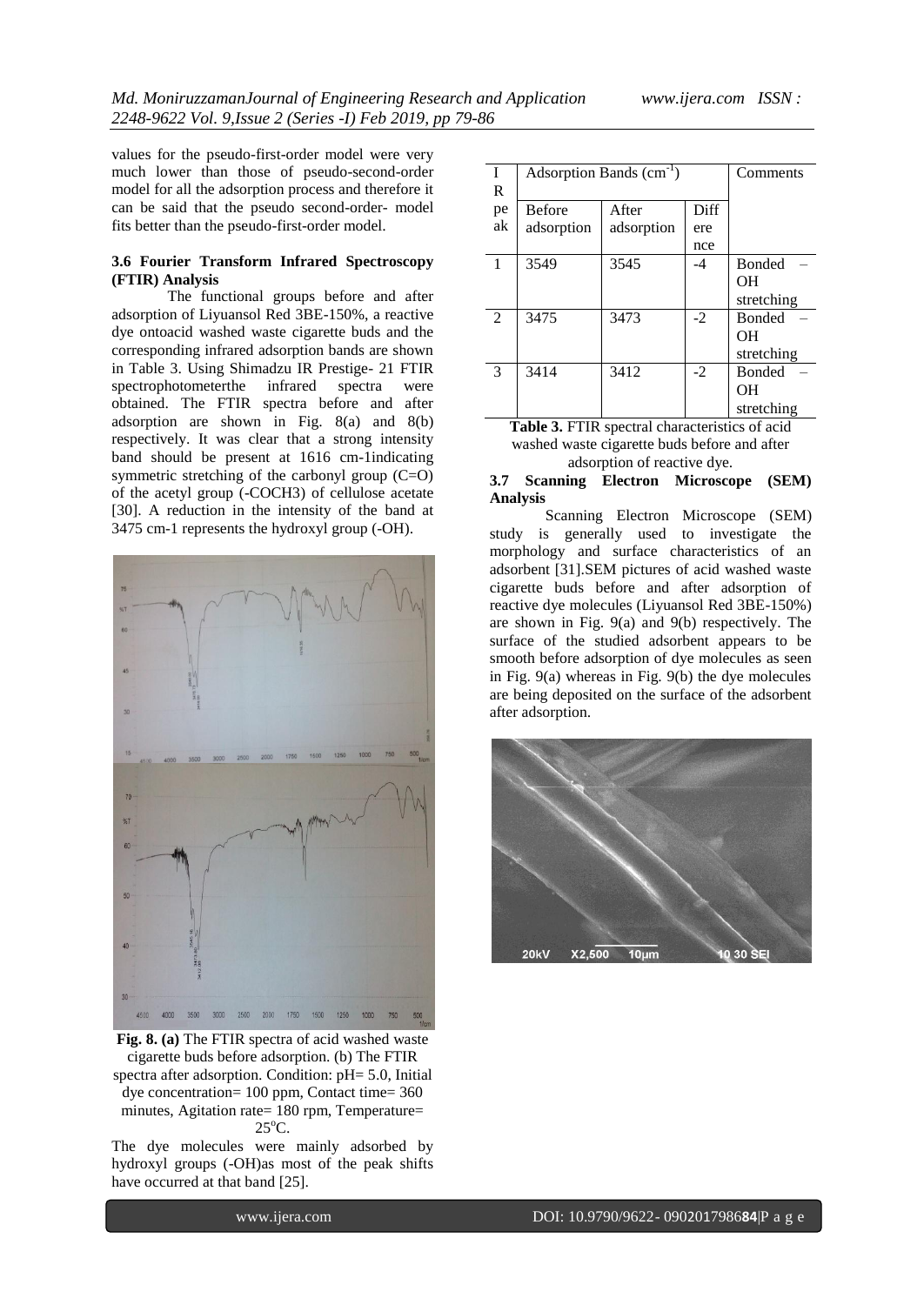*Md. MoniruzzamanJournal of Engineering Research and Application www.ijera.com ISSN : 2248-9622 Vol. 9,Issue 2 (Series -I) Feb 2019, pp 79-86*



**Fig. 9.** (a) SEM of acid washed waste cigarette buds before adsorption. (b) SEM after adsorption.

#### **3.8 Industrial Feasibility of Adsorbent**

The industrial feasibility of acid washed waste cigarette buds was studied for the removal of dye from textile effluent at optimized conditions (pH= 5.0, Adsorbent dose= 20 g/L, Initial dye Concentration= 100 ppm, Agitation rate= 180 rpm, Contact time= 360 mins, Temperature=  $25^{\circ}$ C)obtained from batch experiments. The removal efficiency of the adsorbent was outstanding and percent removal was found up to98.0 %.

## **IV. CONCLUSION**

The adsorption of Liyuansol Red 3BE-150%, a reactive dye, by acid washed waste cigarette buds was dependent on pH, adsorbent dose, and initial dye concentration. The maximum dye removal was obtained at the optimal condition of pH 5.0, adsorbent dose of 20 g/L and initial concentration of 100 ppm. The waste buds were found suitable at the optimal conditions for the removal of reactive dyes from its industrial effluents as per percent removal is the concern (98.0%). The adsorption mechanism of reactive dye onto acid washed waste cigarette buds were defined by using Langmuir, Freundlich and Temkin isotherm and it was found to be an endothermic monolayer adsorption.SEM analysis also supports this statement as the dye molecules were spotted on the surface of the fibers. The pseudo first- order and pseudo-second-order kinetic model were used to analyze the data obtained for the adsorption of studied reactive dye onto acid washed waste cigarette buds. The pseudo-second-order equation was found to have the best correlation for the adsorption data.But the question still remains at large, whether the utilization of this waste cigarette buds as adsorbent exert any eco-toxic effect on marine and aquatic environment. Further research is suggested to explore the actual risks that

cigarette waste has on freshwater and marine environments.

#### **REFERENCES**

- [1] A. I. Ohioma, N.O. Luke,OdiaAmraibure, Studies on the pollution potential of waste water from textile processing factories in Kaduna, Nigeria, J. of Toxicology and Environmental Health Sciences. 1 (2)(2009)34- 37.
- [2] S. R. Karmakar, Chemical Technology in the Pre-Treatment Processes of Textiles, ELSEVIER.(1999) 370-372.
- [3] G. K. Nagda, V. S. Ghole, Biosorption of Congo Red by Hydrogen Peroxide Treated Tendu Waste, Iran. J. EnvionmentalHealth Sci. Engg. 6 (3)(2009) 195-200.
- [4] G. K. Nagda, V. S. Ghole, Removal of Janus Green dye from aqueous solution by phosphoric acid carbonized agro-industrial waste, Research Article, Science Asia. 37 (2011) 38-42.
- [5] S. m. Kanawade, R. W. Gaikwad, S. A. Misal, Low cost Sugarcane Bagasse Ash as an Adsorbent for Removal from Dye Effluent, International J of Chemical Engg. And Applications. 4 (2010) 309-318.
- [6] Anjaneyulu, Y., Sreedhara Chary, N., Samuel Suman Raj, D., Decolourization of industrial effluents – available methods and emerging technologies – a review, Reviews in Environmental Science and Bio/Technology. 4 (2005) 245–273.
- [7] Crini, G., Non-conventional low-cost adsorbents for dye removal: A review,Bioresource. Technol. 97 (2006) 1061– 1085.
- [8] V. K.Gupta, J. Ali, Saini V. K., Adsorption studied on the removal of Vertigo Blue 49 and orange DNAB from a waste material, J. colloid Interface Sci. 315 (2007) 87 -93.
- [9] KailashDaga, V. Pallavi, Santosh Chaudhary, Removal of Nickel (II) by polyvinyl Alcohol Coated Carbon prepared from DaturaStramonium, In. J. of Nature Environment and Pollution Technology. 9(1) (2010) 63-68.
- [10] A. K. Jain, V.K. Gupta, A. Bhatnagar, J. Shubhi, Suhas, A comparative Assessment of adsorbent prepared from industrial waste for the removal of cationic dye, J. Indian Soc. 80 (2003) 267-270.
- [11] V. K. Verma, A.K. Mishra, Kinetic and isotherm modeling of adsorption of Dyes onto Rice Husk Carbon, Global NEST Journal. 12(2) (2010) 190- 196.
- [12] F. A.Adekola, H. I. Adegoke, Adsorption of Blue dye on Activated carbons produced from Rice Husk, Coconut shell and coconut coirpith, The J. of Science. 7(1) (2005) 151-157.
- [13] P. Manikadan, K. Manjula Rani, S. V. Priya, V. N. Kowshalya, Adsorption kinetics for the removal of Hexavalent Chromium from Aqueous solution by Acid Activated Coal Fly ash (CFA), An Int. J. of Nature Environment and Pollution Technology. 10(1)(2011) 1-6.
- [14] P. C. Mune, A. B. Bhosle, P. D. Deshmukh, C. M. Jangam, Chromium Adsorption on activated carbon Derived from Tendu